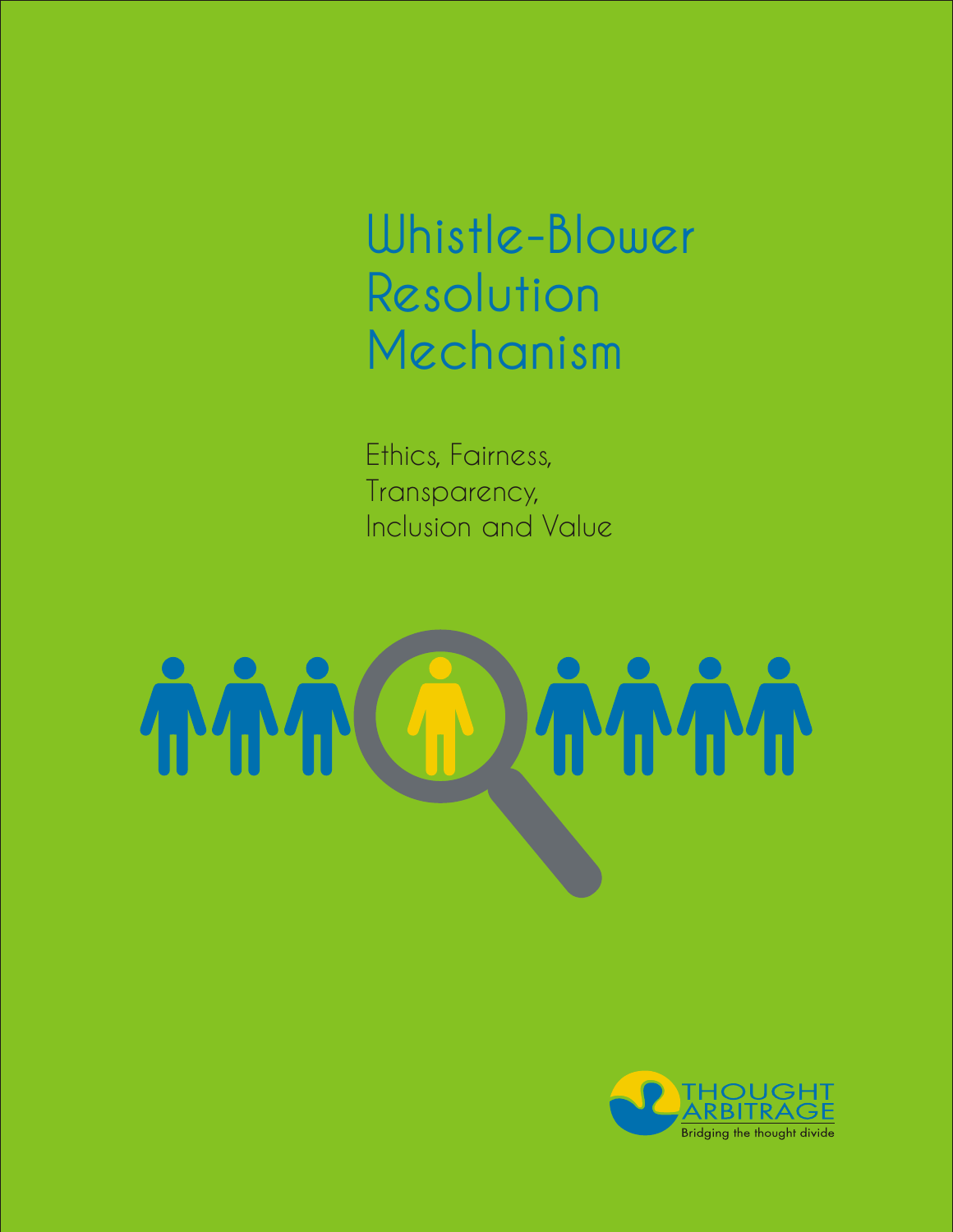#### Who is a whistle-blower?

A whistle-blower is a person or entity making a disclosure of any unethical activity that they have observed which includes violation of any law, rule, regulation or code of business ethics and conduct (COBEC) or any company policy or fraudulent and corrupt practices.

### laws in India?

The Companies Act 2013: According to clause 177 of the Act, every listed company has to establish a vigil mechanism for its directors and employees to report genuine concerns.

**Sec 177 (9):** *Establishment of "vigil mechanism". Every listed company or such class or classes of companies, as may be prescribed, shall establish a vigil mechanism for directors and employees to report genuine concerns in such manner as may be prescribed.* 

**Sec 177 (10):** *Safeguards against victimization. \*Policy against victimization of persons using the mechanism. \*Provide for access to the Chairperson of the Audit Committees in appropriate or exceptional cases. \*Display the policy on the company website. \*"Vigil mechanism" to be included in the Board's report.*

**Schedule IV:** *Code for independent directors. Ascertain and ensure that the company has an adequate and functional mechanism. Ensure that the interests of individuals who use the mechanism are not prejudicially affected.* 

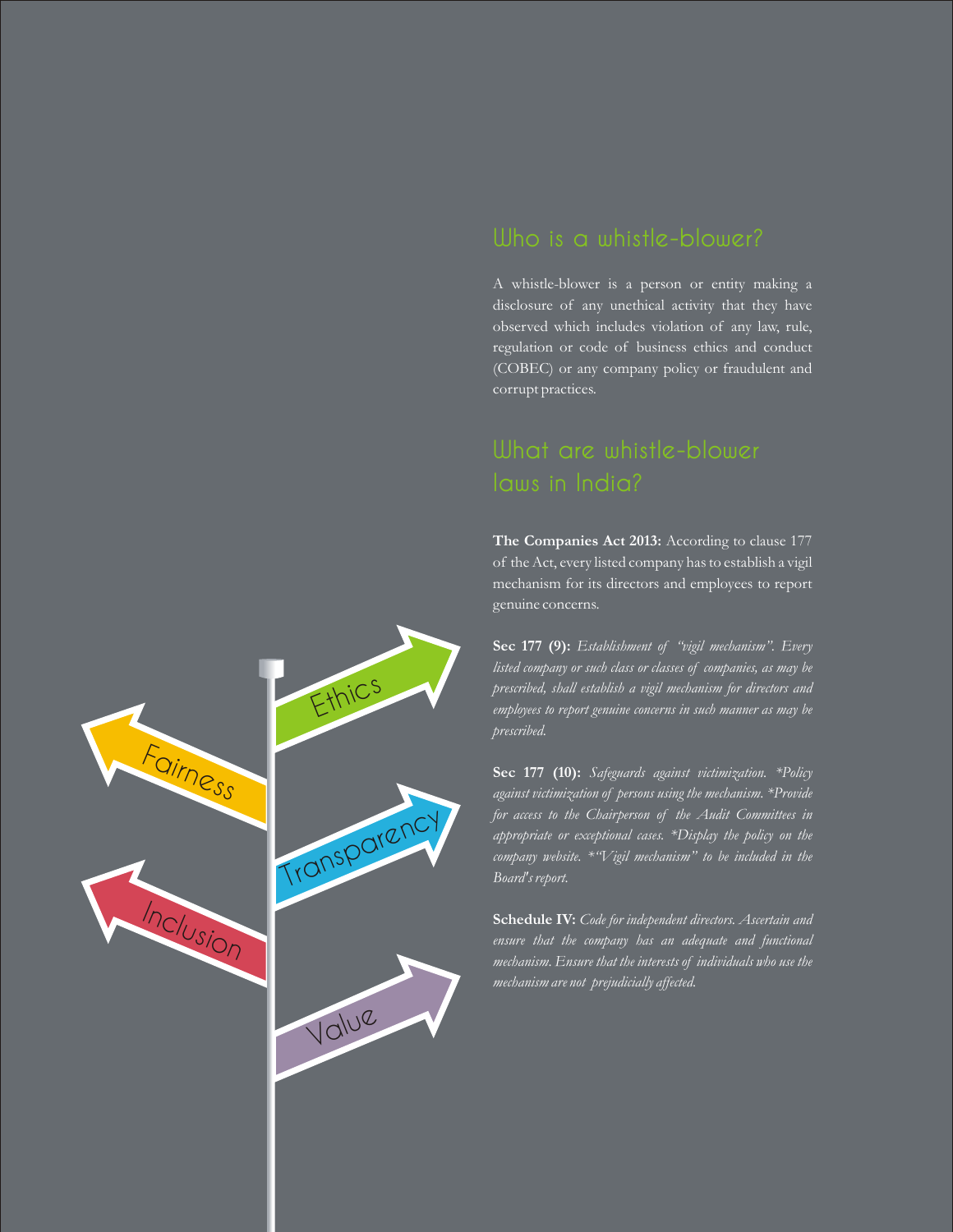### What is the need for a whistle-blower process?

Occupational frauds and corruption, which cause mission critical risks are not detected as a result of internal controls or audits, partly because perpetrators of fraud work in areas that are not tightly controlled or in areas that they themselves control. The most effective form of fraud detection is a tip, often received via a fraud hotline. However, whistle-blower hotlines, that also detected the largest fraud losses, are one of the least common anti-fraud mechanisms in use.

In its 2008 *Report to the Nation*, the ACFE found that tips are the number one method for detecting fraud, accounting for 42 per cent of initial reports. In fact, the ACFE found that organizations with a hotline or a whistle blower process typically cut incidents of fraud by 60 per cent.

Organizations without a hotline or WB process lost an average of \$250,000 while those with a hotline lost \$100,000.

Global Reporting Initiative, UN Global Compact, International Finance Corporation, Calpers, PRI and other bodies advocate setting up and reporting on the Whistle-blower processes as a key corporate governance process and stakeholder need of a company.

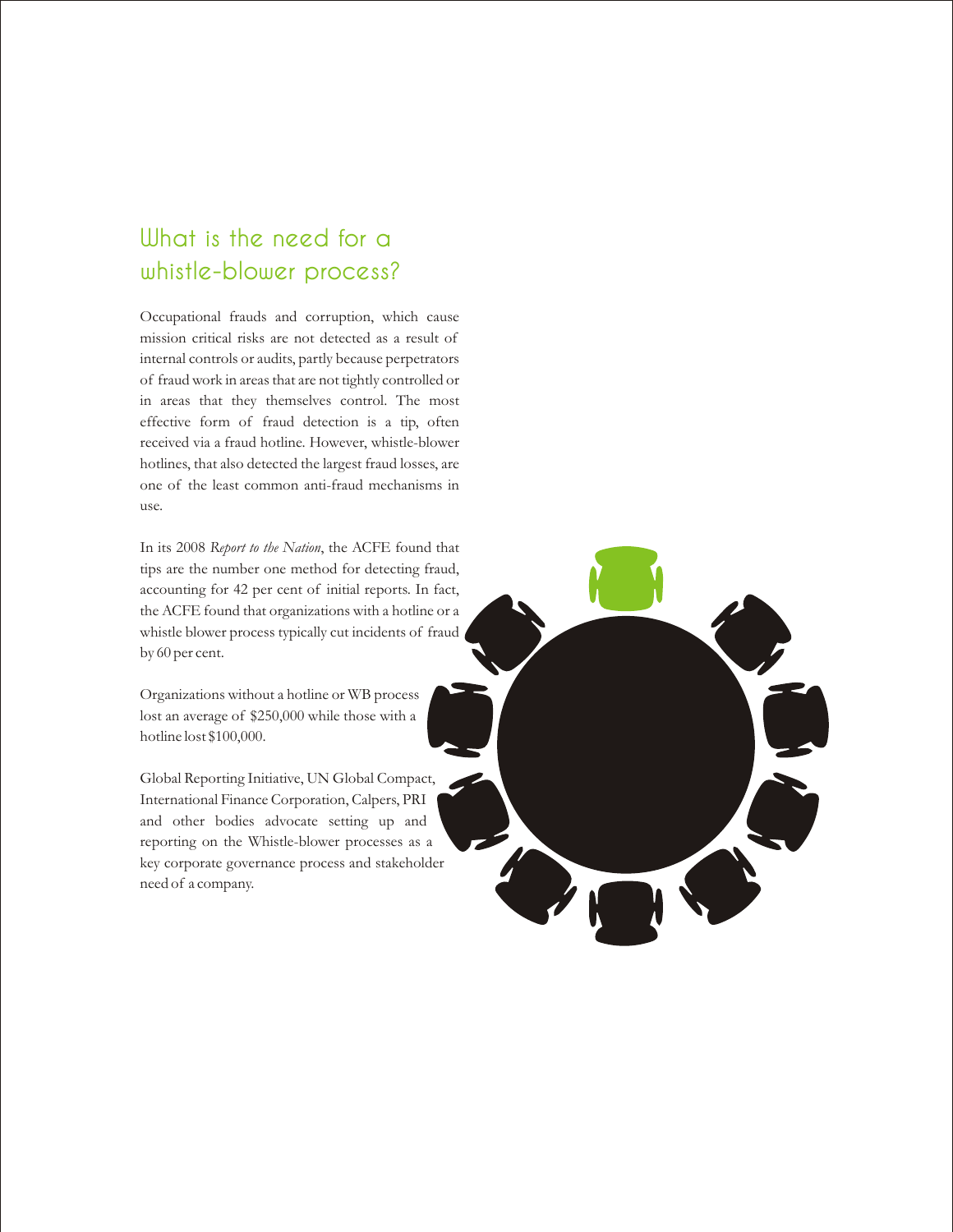## a WBD process?

Identify all potential stakeholders including outsiders, if any. Understand the needs of stakeholders.

> Customise processes to meet key stakeholder needs. Create systems that are flexible, confidential, anonymous and easy to use.

 Ensure thorough analysis and fair review of material complaints.

> Closure of each WBD with report back to the Chief Ethics Officer, Audit Committee and to the complainant. Include recommendations for systemic improvements to prevent future exposure.

Provide guidelines to address competing stakeholder needs for information.

> These considerations can be appropriately satisfied by adopting a transparent and responsible external Ombudsman and attendant processes to resolve and close WB Disclosures.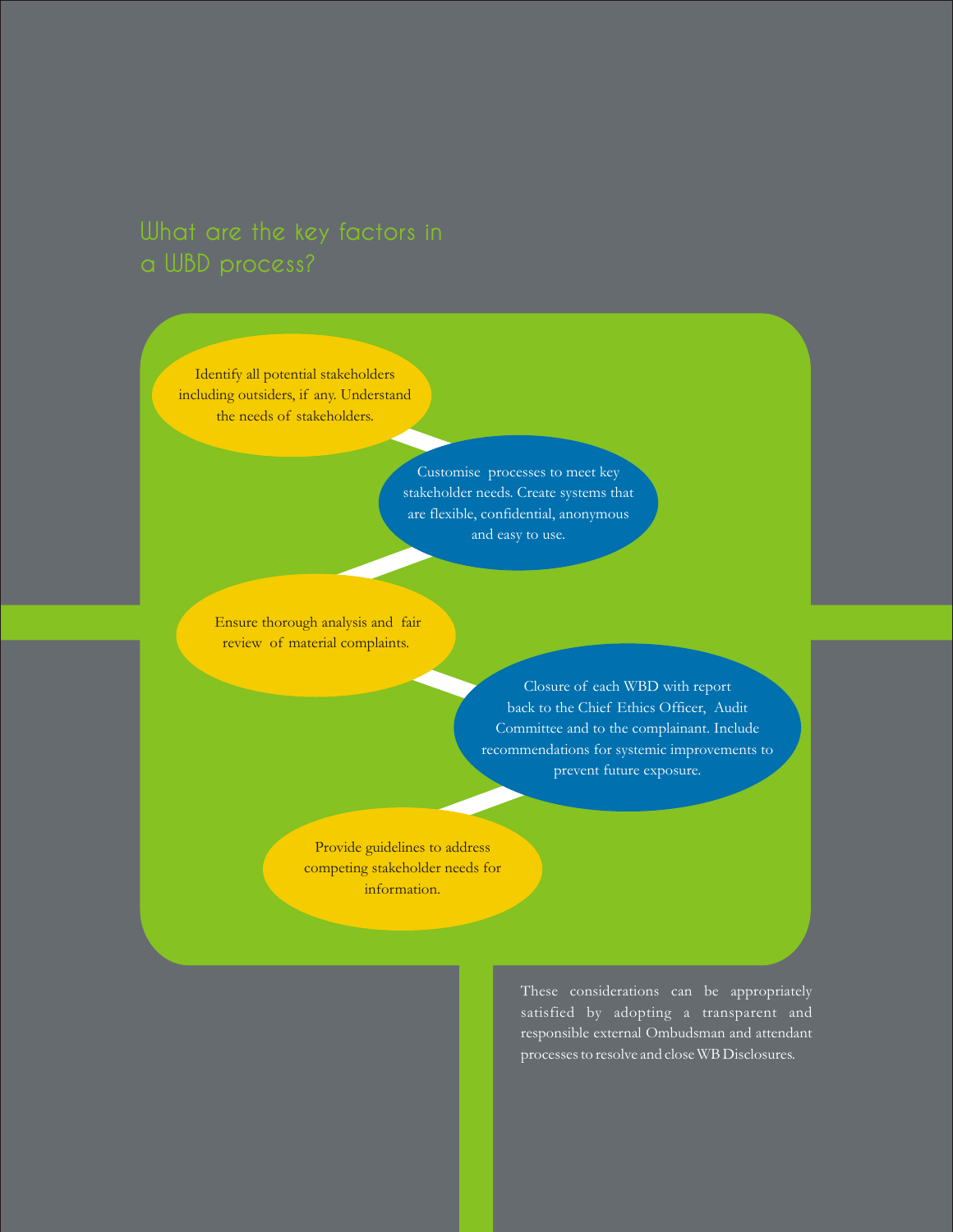### What is our role as the Ombudsman?

Our primary role as the Ombudsman is to deal with whistle-blower complaints in connection with corporate governance, internal controls, financial reporting and auditing matters as swiftly, efficiently and effectively as possible.



Table 1 fully highlights these responsibilities:

| Requirement                                                                                                                                          | Definition                                                                                                                                                                                                                                                             |
|------------------------------------------------------------------------------------------------------------------------------------------------------|------------------------------------------------------------------------------------------------------------------------------------------------------------------------------------------------------------------------------------------------------------------------|
| <b>Facilitate Disclosures</b>                                                                                                                        | Discover, in a timely manner, evidence of activities<br>that may threaten or impede compliance with laws,                                                                                                                                                              |
|                                                                                                                                                      | rules, regulations and standards related to financial<br>statements and associated disclosures, regulatory<br>filings and other public disclosures.                                                                                                                    |
| Encourage proper corporate<br>conduct                                                                                                                | Provide a process that, when implemented and<br>properly maintained, will assist in efforts to reinforce<br>pre-defined and acceptable ethical behaviours.<br>Additionally, it will prevent, or detect and correct,<br>unacceptable conduct.                           |
| Alert the Ethics Committee,<br>Board of Directors and other<br>governing body to spot potential<br>problems before they have serious<br>consequences | Establish a system to bring accounting, internal<br>accounting control and auditing matters to the<br>attention of the ethics committee/ governing bodies<br>in time to prevent, or detect and correct, possible<br>problems before they cause serious harm or damage. |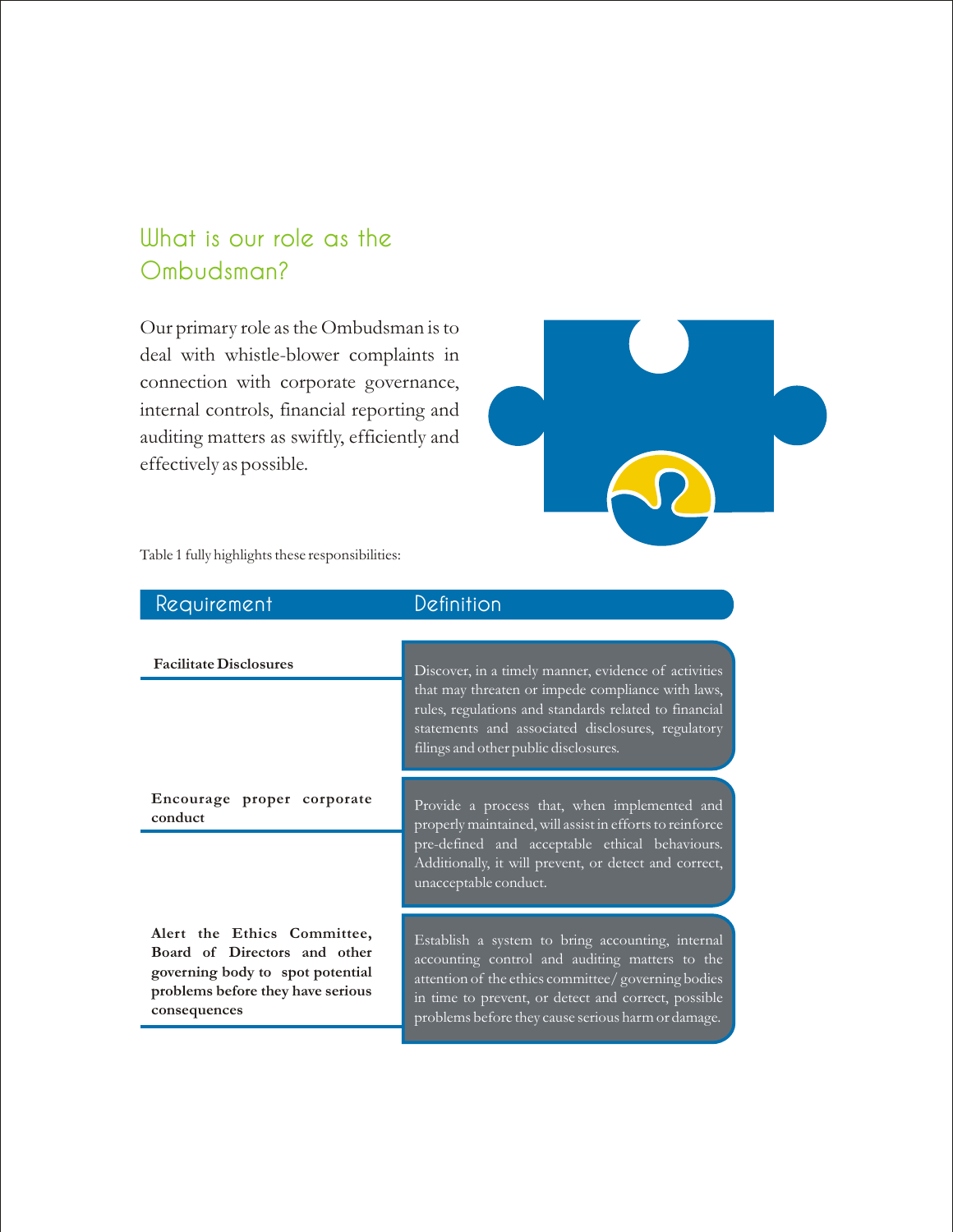### Dealing with Confidentiality, Bias and Conflict of Interest

Our processes ensure that confidential information is not disclosed except as required by the mandated policies and processes. The procedures also avoid inclusion of particulars in any report or recommendation that is likely to lead to the identification of the whistle-blower, if s/he wishes to be anonymous.

As an independent research organisation we are committed to avoiding any perceptions of bias or any actual, perceived or potential conflicts of interest between our public duty and private interest.

### How do we handle Whistleblower Disclosure as the Ombudsman?

Our Analytical Framework for Whistle-blower Handling Process by the Ombudsman is summarized in Fig.1

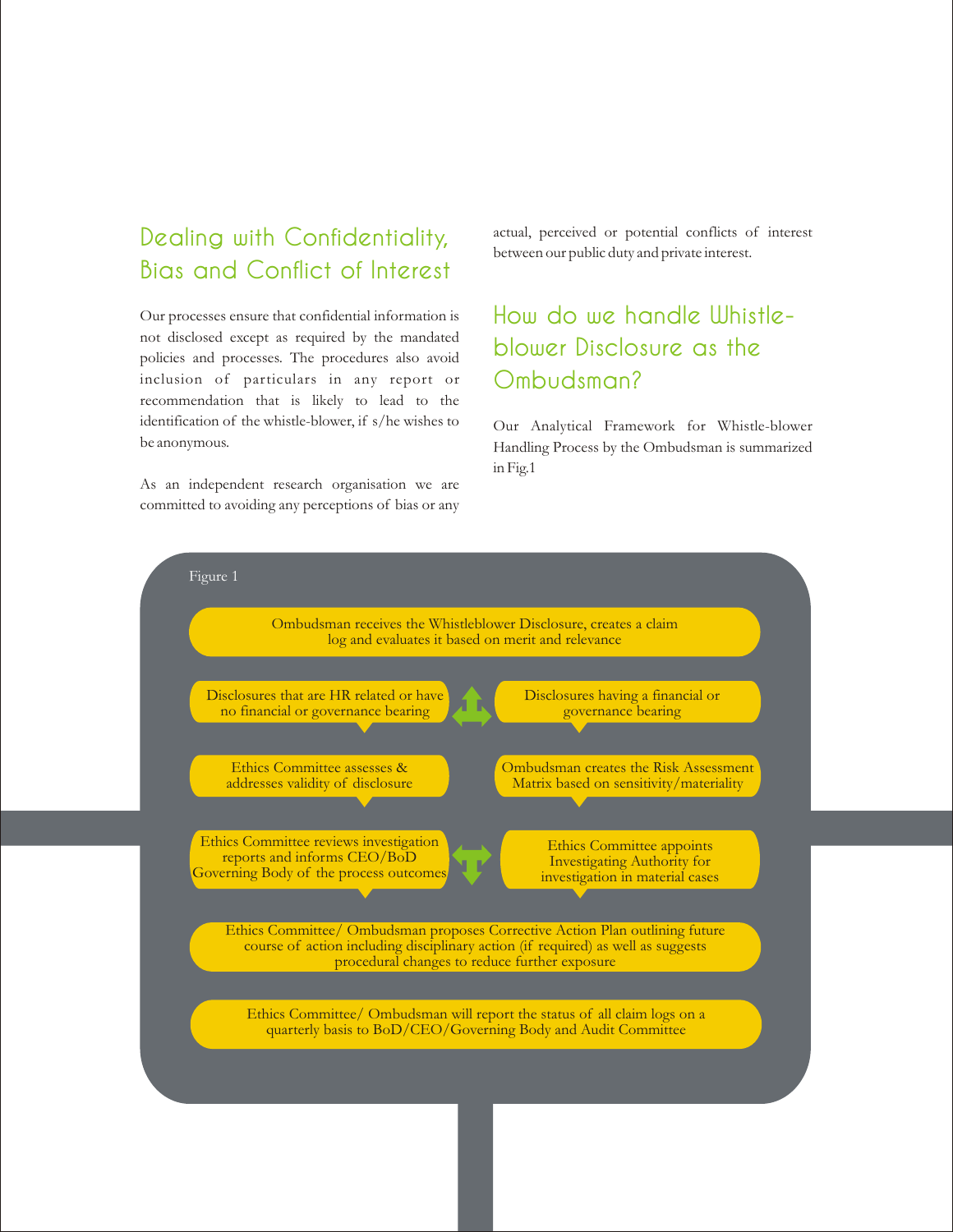

### Why Thought Arbitrage?

We are one of India's leading organisations in the areas of corporate governance research and applications. We have worked with the Government of India, Ministry of Corporate Affairs in developing Corporate Governance Reports, inputs into policies, thought papers and training of government officials involved in oversight of these policies.

We have been providing independent Ombudsman services to one of the top three software companies for over 90000 employees across the globe. Our Ombudsman services to the company include customers, contractors, clients and all other stakeholders.

We evaluate the key risks and conduct initial enquiries to determine the veracity, authenticity and severity of the complaints, since most of them are anonymous. This helps management to have an independently reviewed and logically stratified list of tasks to consider based on the levels of severity.

We have deep experience of dealing with the Board of Directors and promoters of the largest Indian companies.

We also assist and at times carry out investigations based on complaints and ensure that all stakeholders receive a fair and transparent participation in the process.